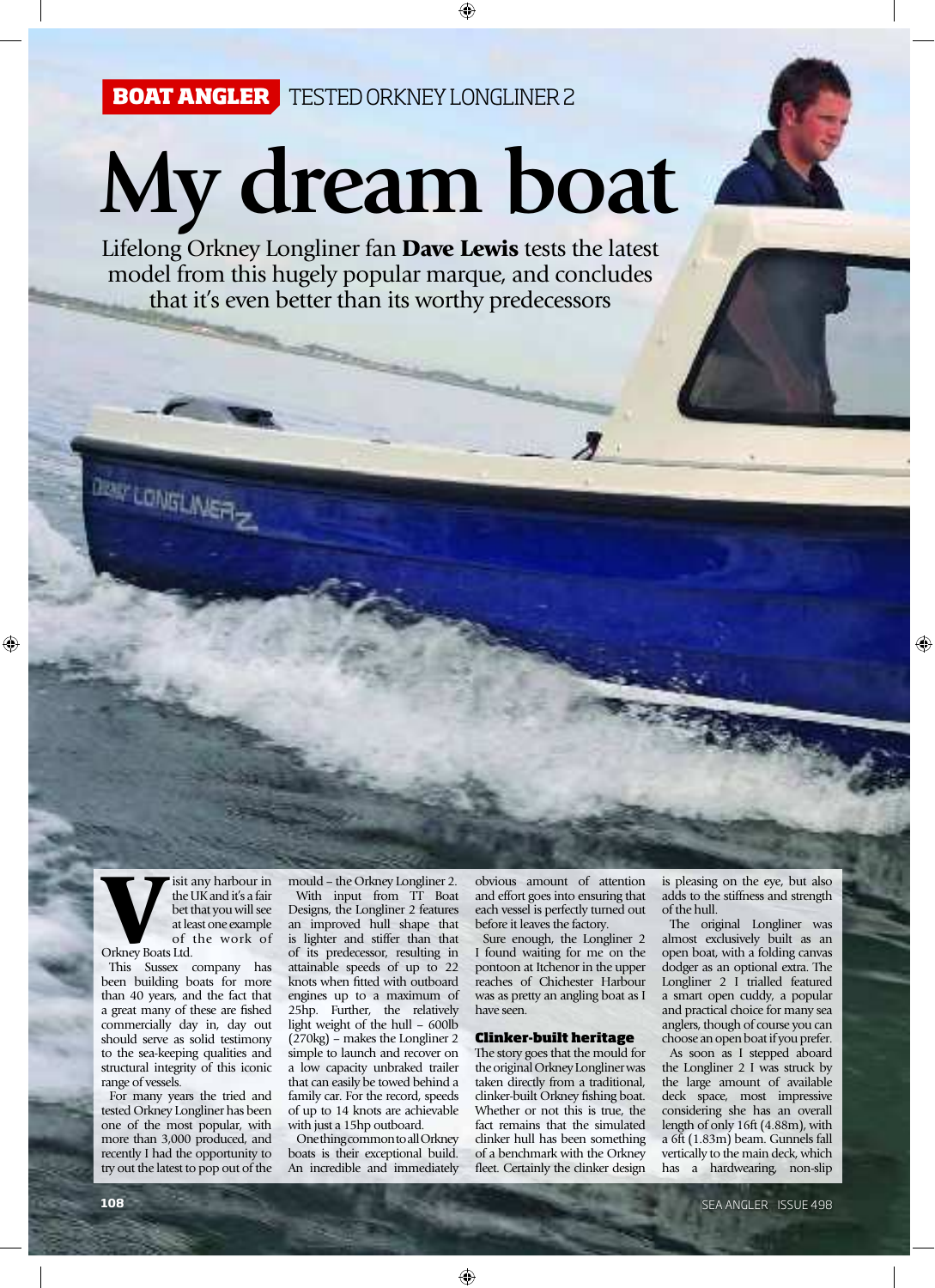

**Longliner 2 through her paces in Chichester Harbour** 

On the water

My first impression of the Longliner 2 was of a goodlooking, highly practical, twoman trailerable angling boat.

**Putting the Orkney** 

After an hour or so putting her through her paces in Chichester Harbour I found that she handles like a dream, has excellent seakeeping qualities and makes a fine, stable platform for fishing either at anchor or on the drift.

I tested the Longliner 2 on a beautiful summer day – it could only have been better if we'd been in the eastern Solent with the fishing rods. Clearly such conditions are not ideal for accurately assessing the sea-keeping qualities of any boat, but as I have more

finish, and the inboard freeboard is excellent.

The cuddy features a large, top-hinged access hatch at the forward end, large enough to comfortably manage the anchor from within. Key features include a large sunken foredeck in which the anchor, chain and warp can be temporarily stowed while running between marks in calm conditions, along with a large lockable anchor locker within the bow for more secure stowage.

Excellent forward visibility is afforded via large windows that have been cut oversize and bolted outboard for maximum strength.

A single moulded thwart with open stowage beneath is located at the forward end of the deck,

with a good amount of headroom beneath the cuddy. The steering console is to starboard, and large enough to install a full range of onboard electronics.

## Storage space to spare

Two GRP moulded pod-type seats are provided for the helmsman and crew, and these incorporate useful dry locker stowage space. An open space aft beneath the transom seat incorporates a standard five-gallon fuel tank, plus battery.

Built-in buoyancy is fitted<br>t key locations within at key locations the hand-laminated hull, which incorporates woven reinforcement areas and is stiffened below the waterline by a bonded-in GRP backbone. The hull and deck are bonded, resulting in a high strength-toweight ratio. All necessary deck hardware is of the highest quality and fitted as standard, including PVC fendering outboard, with fitted stainless steel end caps.

Many of my happiest days sea angling afloat in the UK were spent fishing from my original Orkney Strikeliner 16+, and as soon as I stepped aboard the Longliner 2 I was struck by the similarity between it and that favourite boat.

That said, much as I loved the old version, the new Longliner is clearly more practical thanks to the design of the gunnels and enhanced deck space.